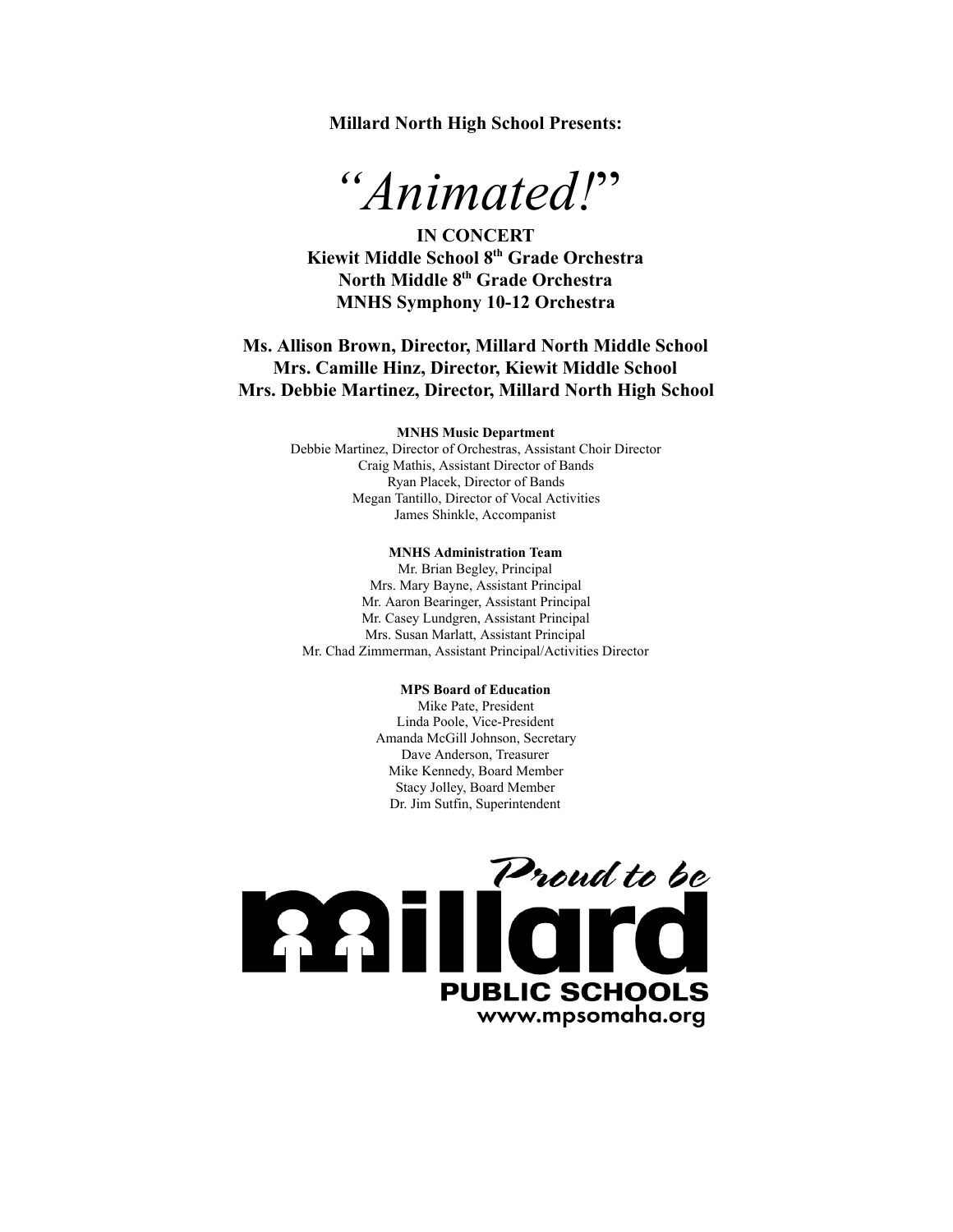## **PROGRAM**

## Alternative Styles Ensemble

Three Little Birds **Bob Marley, arr. D. Martinez** 

Seven Nation Army Jack White, arr. Larry Moore

# Chamber Orchestra Featuring 2018 Concerto Competition Winner Jamie Youn, Cello

Cello Concerto in E minor, Op. 85 Edward Elgar

I. Adagio, Moderato

Combined 8-12 Symphony Orchestra

The Avengers Alan Silvestri, arr. Larry Moore

Selections from The Lion King Elton John, Tim Rice, Hans Zimmer, arr. Calvin Custer *This Land, I Just Can't Wait to be King, Can You Feel the Love Tonight, Circle of Life*

The Pink Panther Henry Mancini, arr. Calvin Custer

What's Up at the Symphony arr. Jerry Brubaker

Featuring: *This Is It, William Tell Overture, The Barber of Seville, The Merry-Go-Round Broke Down, Liszt's Hungarian Rhapsody, Brahm's Hungarian Dance, The Ride of the Valkeries,* and  *Merrily We Roll Along*

| Date         | Time       | Event                                             | Location               |
|--------------|------------|---------------------------------------------------|------------------------|
| $3 - 7$      | 12 PM      | Philharmonic Chamber Recital                      | <b>MNHS</b> Auditorium |
| $3 - 17$     | 8AM-4 PM   | <b>UNO String Olympics</b>                        | <b>UNO Strauss PAC</b> |
| $4 - 10$     | 7 PM       | MN Orchestra Concert (required)                   | <b>MNHS</b> Auditorium |
| 4-18hru 4-21 | <b>TBD</b> | <b>District Music Contest</b>                     | <b>Fremont HS</b>      |
| $5-10$       | 5 PM       | MN Music Awards Night                             | Cafeteria/Auditorium   |
| $5 - 12$     | <b>TBA</b> | ASTA Young Orch. Festival (req. $9th$ grade only) | Millard South          |
| May TBA      | <b>TBA</b> | MN Orch performs in the community                 | <b>TBA</b>             |
| $5 - 26$     | 1 PM       | MN Orch performs at Graduation                    | Baxter Arena           |

# **UPCOMING MNHS ORCHESTRA EVENTS:**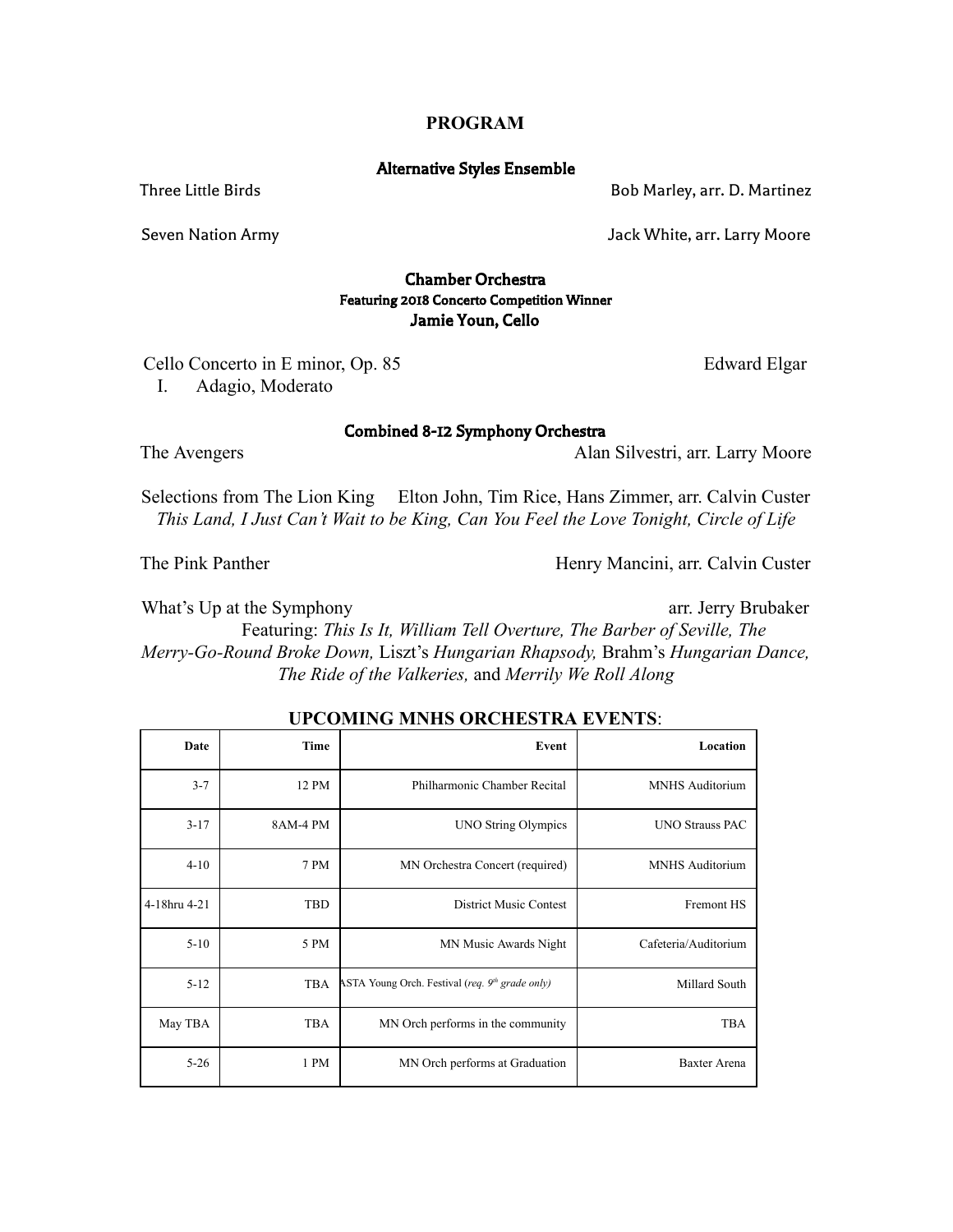# **MNHS Alternative Styles Ensemble**

**Violins:** Jillian Bunjer, Katie Fulkerson, Sree Kolli, Rianna Kopcho, Chaitra Pirisingula, Casey Wilkinson, Rebecca Wright, Joseph (Joey) Zhong **Violas:** Moriah Friesen, Davis Hill, Fianna Long-Bulduc, Ellie Siebe-Walles Cello: Abbey Braak, Anders Rosoy, Abby Siebe-Walles Bass: Abby Demson

# **Kiewit Middle School 8th Grade Orchestra**

**Violin I** Bavishya Bachu Nora Baquero-Cruz Brooklyn Johnson Sachi Lele Anjana Murugan Kristine Roberts Addison Zhang

**Violin II** Odreyi Ahishakiye Aidan Coniglio Jessica Cunliffe Anna Pipinos Pari Sarangdevot Christian Vihstadt

**Viola** Katie Clayton Lilly Doeppers Korbin Welker

**Cello** Pranavi Athota Collette Feagins Ben Fritz Melody Hong Rory Jiang

**Bass**

Prithwish Dasgupta

# Welcome!

We're glad you're here. We have worked hard in preparation for this performance. Out of respect for our musicians, please observe the following guidelines:

- Ringers set to silent or off
- No talking while playing
- Refrain from flash photography during performance
- If you need to leave and come back during the concert, do so in between selections.

Thank you and enjoy the show!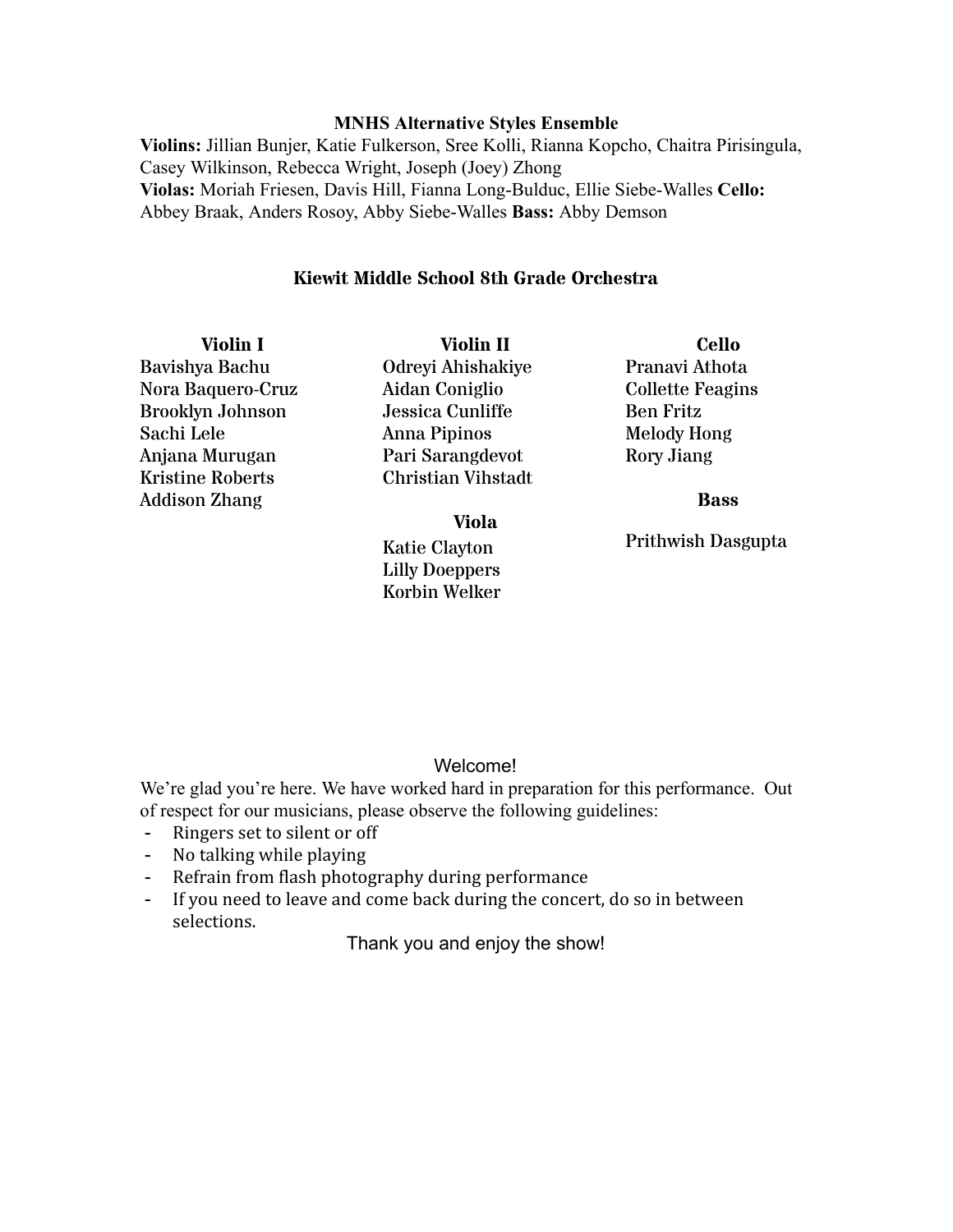# **North Middle School 8th Grade Orchestra**

## **Violin**

Abby Adams-Spitzer Shruti Agrawal Ella Baustert Anvitha Boosani Ana Carmichael Shruti Chada Seanan Covell Sanjana Das Niharika Devaraju Izabelle Good Apurva Hari Audrey Hill Jack Hughes Bethany Hunt Stuti Jain Diya Kishore Azumi Kuchma Rishi Manoj Manogna Muktineni Arjun Nair Ariah Neiger Sun-Hee Park Vishal Potineni Joann Quach Arjun Ramesh Valeria Ramirez Jasmine Russell Sneha Selvaraj Deeksha Sridher Adithya Vinod Kheely Warren Nia Wilson Roan Young Jalan Zhu

Ethan Aughe Zane Colgan Ananya Dishong Abby Flaugh Carson Keene Ben Lynch Manali Mukherjee Shreeya Shapkota Connor Smith Rose Westerman

# **Cello**

Audrey Cherek Aaron Collins Jurzy Kaeding Varsha Kethu Donovan Lane Jeffrey Luzum Brendan McCauley Kylie Schweers Blane Wheeler

# **Bass**

Madalyn Bair

# **Viola**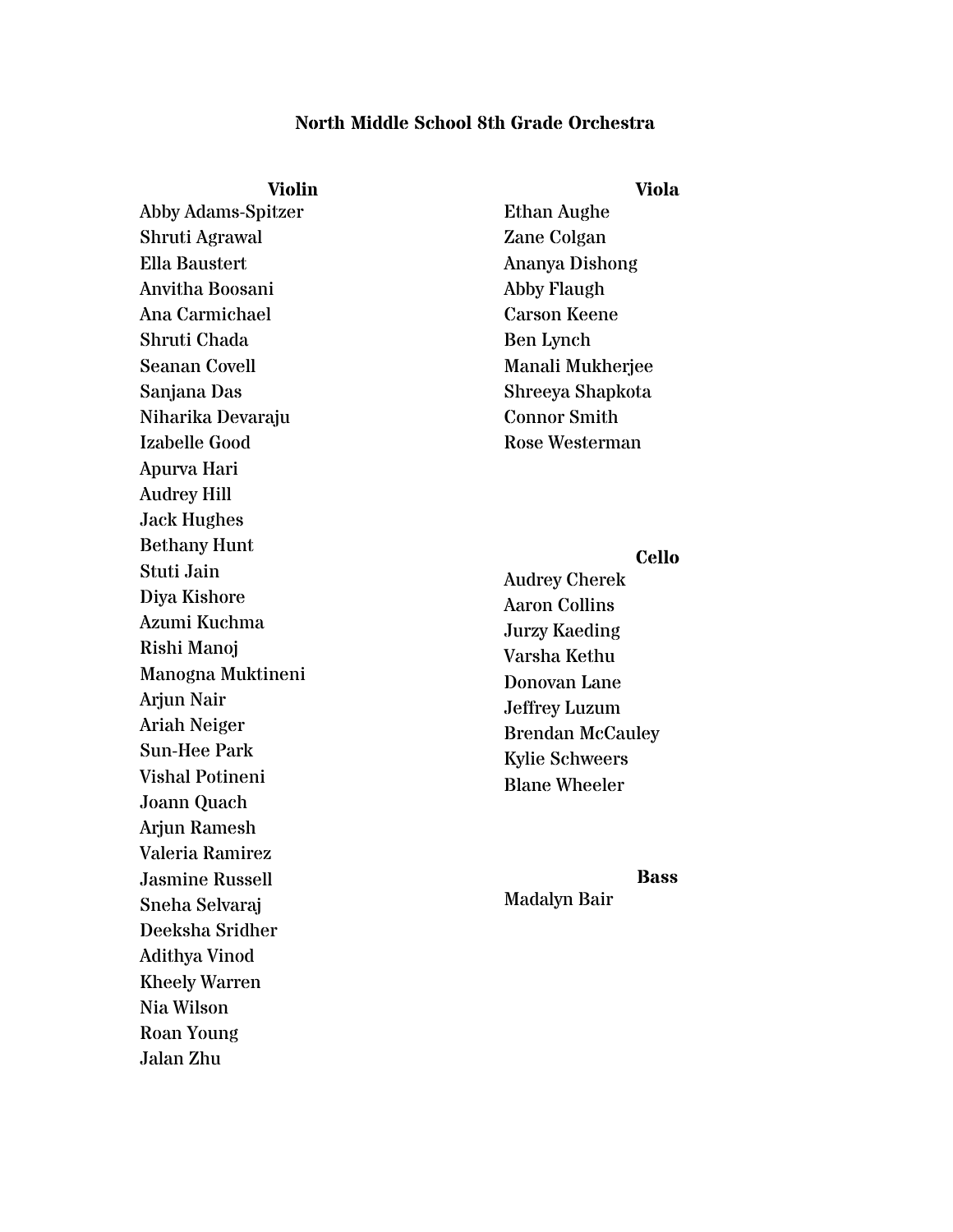## **1 0 - 1 2 S ym p h o n y O r c h e s t r a**

## **Vi o l i n I**

Ethan Chen\* 1 Jamison Dresser Lizzy Eason Rachel Folts Danielle Glasgow Mary Johnson\* 1 Rianna Kopcho Ryan Mendez Vishnu Menon\*1 Austin Nguyen \* Oliver Niu Anjali Nooka Gracie Schweers\* Juhi Thakker 1 George Varghese\* 1 Elaine Whetstine Rebecca Wright Shreya Yadav Felicia Xiong

## **B a s s**

Daniel Bartolomei Bryce Herrington 1 Noah Mussman Cooper Rohde

## **Fl u t e**

Rena Li 1 Lauren Qiu 2 Emma Ulrich 2 Ruike Liang

## **O b o e** Makenzie Reed

#### **Clarinet**

Sarah Clark Caroline Mattern Justin Morrow Lucy Peterkin

\* = Section Leader 1 = All State Orchestra 2 = All State Band  $3 =$  All State Choir

## **Vi o l i n I I**

Liyang Guo Matthew Halbur Christopher He\* Sarah Lee Miranda McDaniel Ethan McDermott\* Ashlie Mendoza Shae Monaghan\* 1 McKenzie Nelson Elizabeth Nielsen\* Jaina Olari Palak Singh Kenzie Spigner Lorin Utsch Casey Wilkinson Srikar Yallala J e ff Z h a o

**Ba s s C l a r i n e t** Brent Lienemann

**B a s s o o n** Hunter Holoubek

#### **H o r n**

## Zoe Cook Dalin Plog 1

# Ian Parmley

**Tr u m p e t** Gracie Fagan Daniel Liebsack Brandon Collins Piper Smith

**G u i t a r** Zach Klimowicz

**P i a n o** S a r a h Lee Austin Nguyen

## **Vi o l a**

Ashley Carlson Fianna Long-Bulduc Alyssa Jarabek\* 3 Emily Juno\* Justin Le Quincey Loveridge Fynn Martinez Shivani Mudhelli Kaedyn Niemeyer Will Talbot 1 MJ Waterhouse Alexa Wildy Addison Williams

#### **C e l l o**

Kaitie Beccard Abbey Braak Logan Dunlop\* 1 Elizabeth Hill 1 Zach Klimowicz Carl Olson Charlie Peng Chella Raghavan\* Anders Rosoy Abby Siebe-Walles Amelia Tesch Kelson Welker Ella Williams Jamie Youn\* 1

# **T r o m b o n e**

Charlie Maas 2 Zach Krausman E m m a H o u fe k

# **Tu b a**

Lainy Blaker

## **P e r c u s s i o n**

Campbell Haasch Aiden Kitchen Josh Sabata